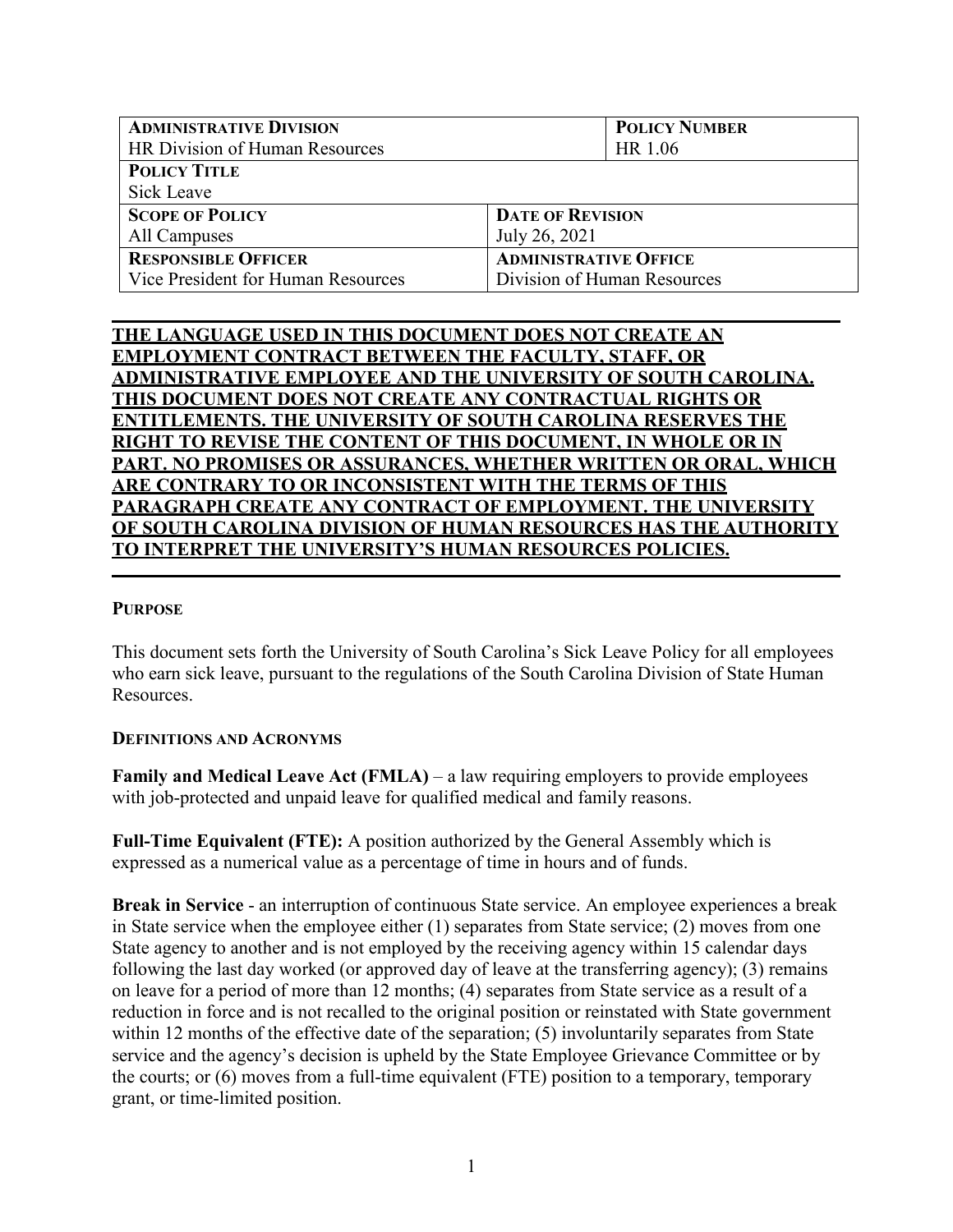# **POLICY STATEMENT**

Sick leave is granted to help employees through periods of illness.

Sick leave will be earned by and granted to full time and part-time employeesin FTE positions who are:

- Scheduled to work at least one-half the workweek on a 12-month basis or
- Scheduled to work the equivalent of at least one-half the workweek during the full academic year of nine months or more.

Research Grant and Time Limited Positions may be eligible for sick leave depending on the stipulations of the funding source and the terms of the position as established at time of hire. University policy HR 1.85, Research Grant or Time Limited Positions provides additional information regarding leave eligibility, calculation of the leave accrual date and the transfer of sick leave for Research Grant and Time Limited employees. Research Grant and Time Limited employees do not have standing to request review by the director of the Division of State Human Resources of the denial of use of sick leave.

University Faculty should refer to the appropriate Faculty Manual for additional details.

Absences which exceed three consecutive workdays (with or without pay) may require a health care provider's statement prior to returning to work.

Leave taken under this policy may qualify as Family and Medical Leave Act (FMLA) leave and, if so, will run concurrently.

The sick leave policy will be applied in an equitable manner to all eligible employees.

# **PROCEDURES**

- A. Responsibility for Administration
	- 1. Supervisors are responsible for sick leave authorization, verification, and for ensuring that leave and attendance are recorded accurately.
		- a. The use of sick leave is subject to verification, to include instances of suspected sick leave abuse or policy violations. The verification by a supervisor or manager will consist of a health care provider's statement of the projected and/or actual time that is subject to being missed from work. It will not include medical diagnosis or details related to the medical condition, which can be confirmed, if necessary, by the Division of Human Resources.
		- b. Supervisors should notify the departmental Leave Administrator of any absence from work for more than three consecutive days (with or without pay) due to the employee's own illness or the illness of a qualified family member (as defined under the FMLA). The absence may be covered under the FMLA. This notification can be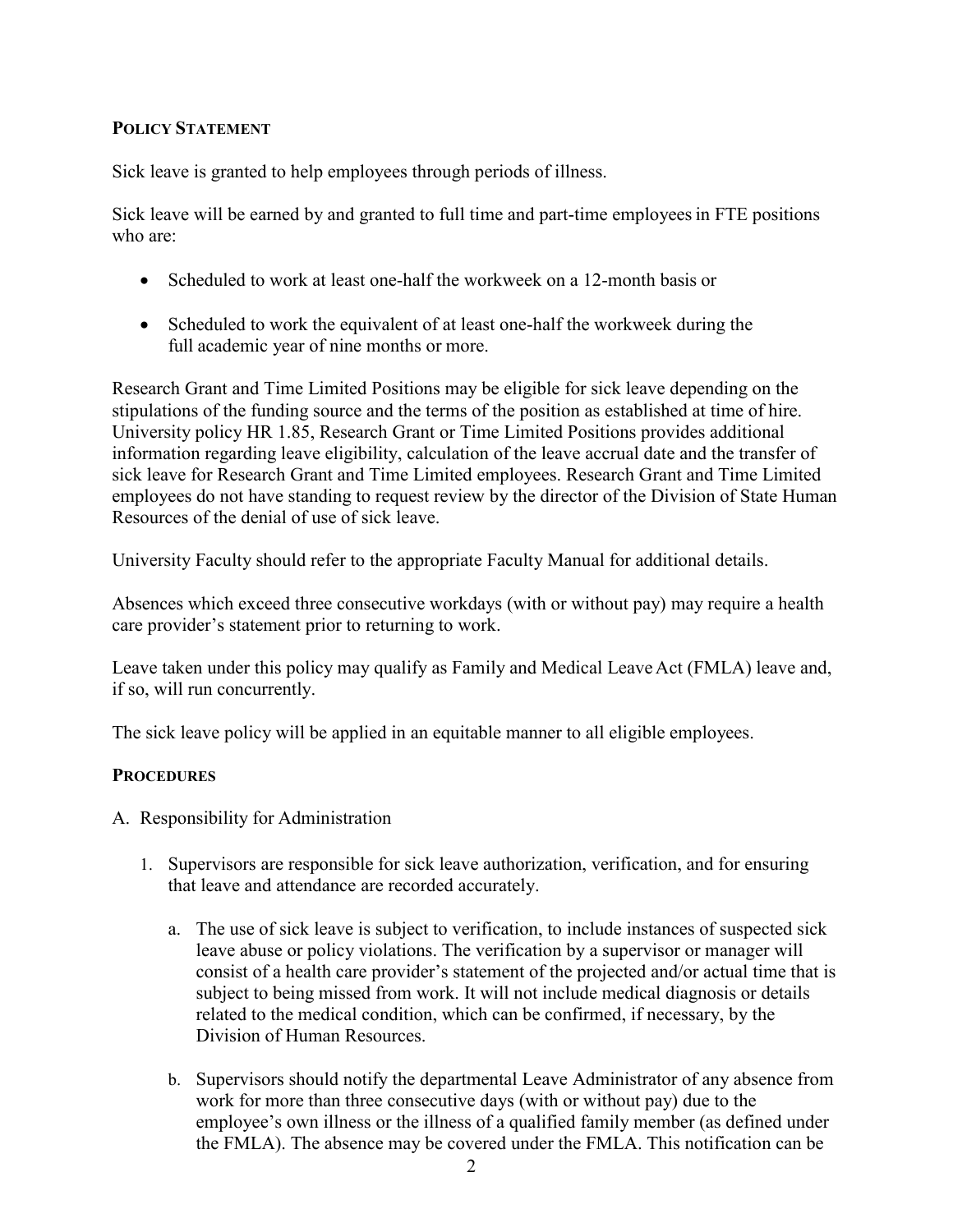provided by the employee, supervisor or Human Resources Contact. Refer to university policy [HR 1.07 Family and Medical Leave](http://www.sc.edu/policies/ppm/hr107.pdf) for more details.

- 2. Human Resource Contacts are responsible for assisting with the application of sick leave policies and ensuring guidelines are followed.
- 3. The Division of Human Resources is responsible for sick leave policy interpretation and administration to include FMLA and Extended Disability approval, medical verification of leave, leave pool and leave advancement requests. Medical verification includes confirming any medical diagnosis or details related to medical conditions being claimed.

## B. Leave Records

- 1. The university maintains leave records for each employee covered under theSick Leave policy. Leave records are subject to audit.
- 2. The leave balance of each eligible employee is available in Employee Self Service.
- C. Sick Leave Earnings
	- 1. Crediting of Sick Leave
		- a. Employees who are in a pay status one-half or more of the workdays of the month shall earn sick leave for the full month. Employees in pay status for less than onehalf of the workdays of the month will not earn sick leave for that month.
		- b. Employees will earn sick leave while on sick leave, annual leave, or other authorized leave with pay.
		- c. Employees' sick leave earnings are computed based on the number of hours in the employee's workday.
	- 2. Rate of Earnings

All employees in sick leave earning positions shall earn sick leave beginning with the date of employment at the rate of 1¼ workdays per month of service or 15 days per year. To determine the number of hours in a workday, divide the total number of hours an employee is regularly scheduled to work during a week by five (regardless of the number of days the employee actually reported to work).

Examples of such schedules include:

- a. Law enforcement employees who are regularly scheduled to work 42 hours per week. Forty-two hours divided by five equals a workday of 8.4 hours;
- b. Part-time employees who are regularly scheduled to work 20 hours per week. Twenty hours divided by five equals a workday of four hours; or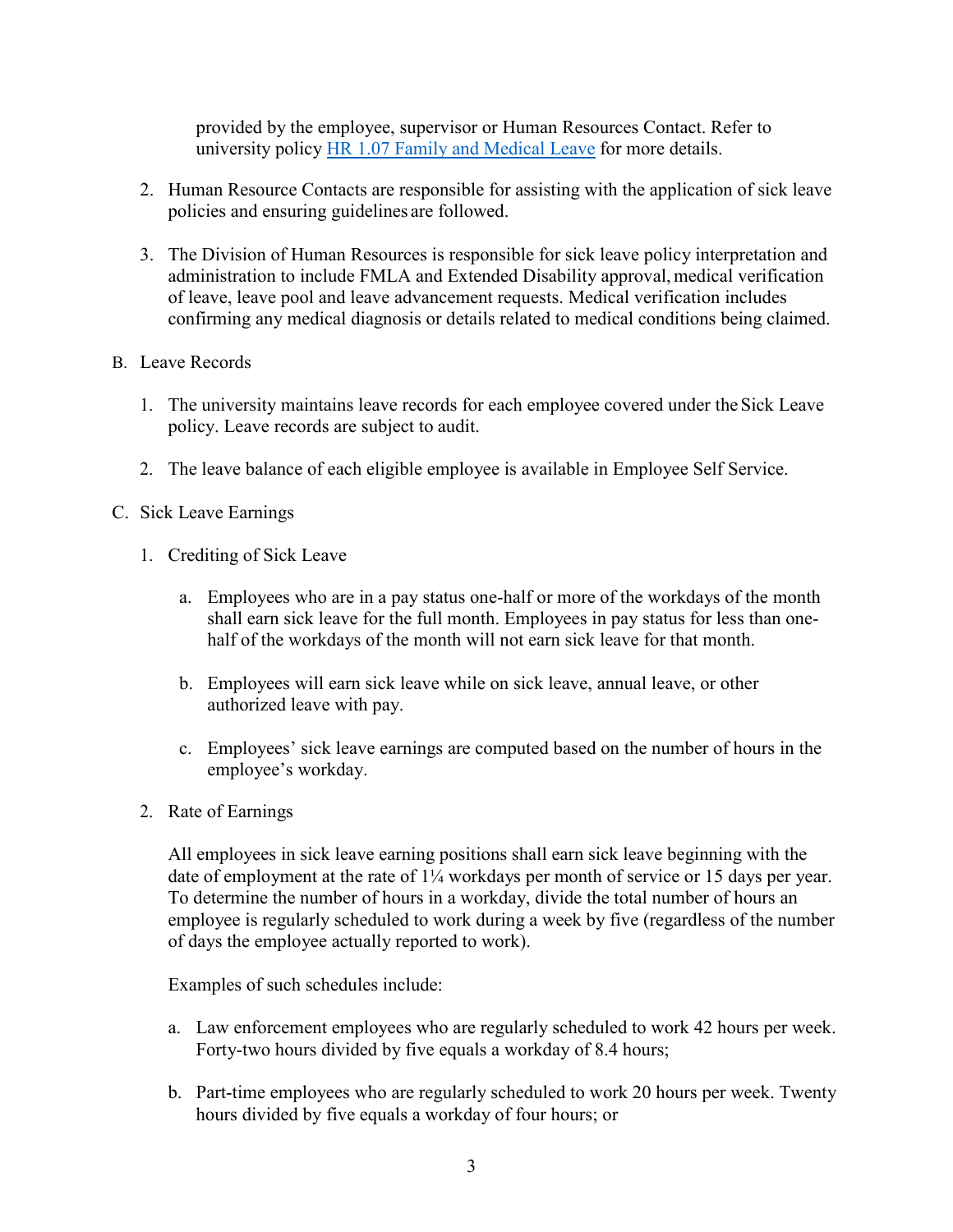- c. Full-time employees who are regularly scheduled to work 39 hours per week. Thirtynine hours divided by five equals a workday of 7.8 hours.
- 3. Maximum Accrual and Carryover

Full-time and part-time employees in sick leave earning positions will be permitted to earn up to a maximum of 15 sick leave days in a calendar year and accrue up to 195 workdays during the calendar year. They may carryover from one calendar year to the next any unused sick leave up to a maximum carryover of 180 days.

#### Exceptions:

- a. Any employee, who prior to January 1, 1969, accrued and carried over unused sick leave in excess of 180 days, pursuant to the then existing policy of any State-covered entity, will not lose the excess leave, but will retain that amount of leave which will then become the maximum amount the employee may carry over into future years. If the employee subsequently reduces the amount of sick leave carried over to 180 days or less, 180 days will become the maximum amount of unused sick leave that the employee may carry over thereafter.
- b. An employee who changes from being full-time to part-time or from part-time to fulltime without a break in service, shall retain the sick leave hours previously earned. If this change results in the employee having a maximum sick leave accumulation in excess of 180 days, as of the effective date of the change, the employee shall not forfeit the excess. The employee shall retain this excess sick leave which shall be the maximum amount the employee may carry over into future years. If the employee subsequently reduces the amount of sick leave carried over to 180 workdays or less, 180 workdays shall become the maximum amount of unused sick leave the employee may carryover thereafter.
- 4. Granting of Additional Sick Leave

In extenuating circumstances, in the event an illness extends beyond available sick and annual leave, the Vice President of Human Resources or the Vice President's designee may, upon the approval of the department, advance up to 15 days of additional sick leave to the employee. Only one approved request may be outstanding at any given time.

Sick leave may be advanced only if documentation from a licensed health care provider indicates that the employee is expected to return to work within the 15-day time period for which sick leave is being advanced. If no medical prognosis is available and/or an estimated return to work date is not determined, or is greater than 15 days, the employee must exercise some other form of leave or be placed in leave without pay status.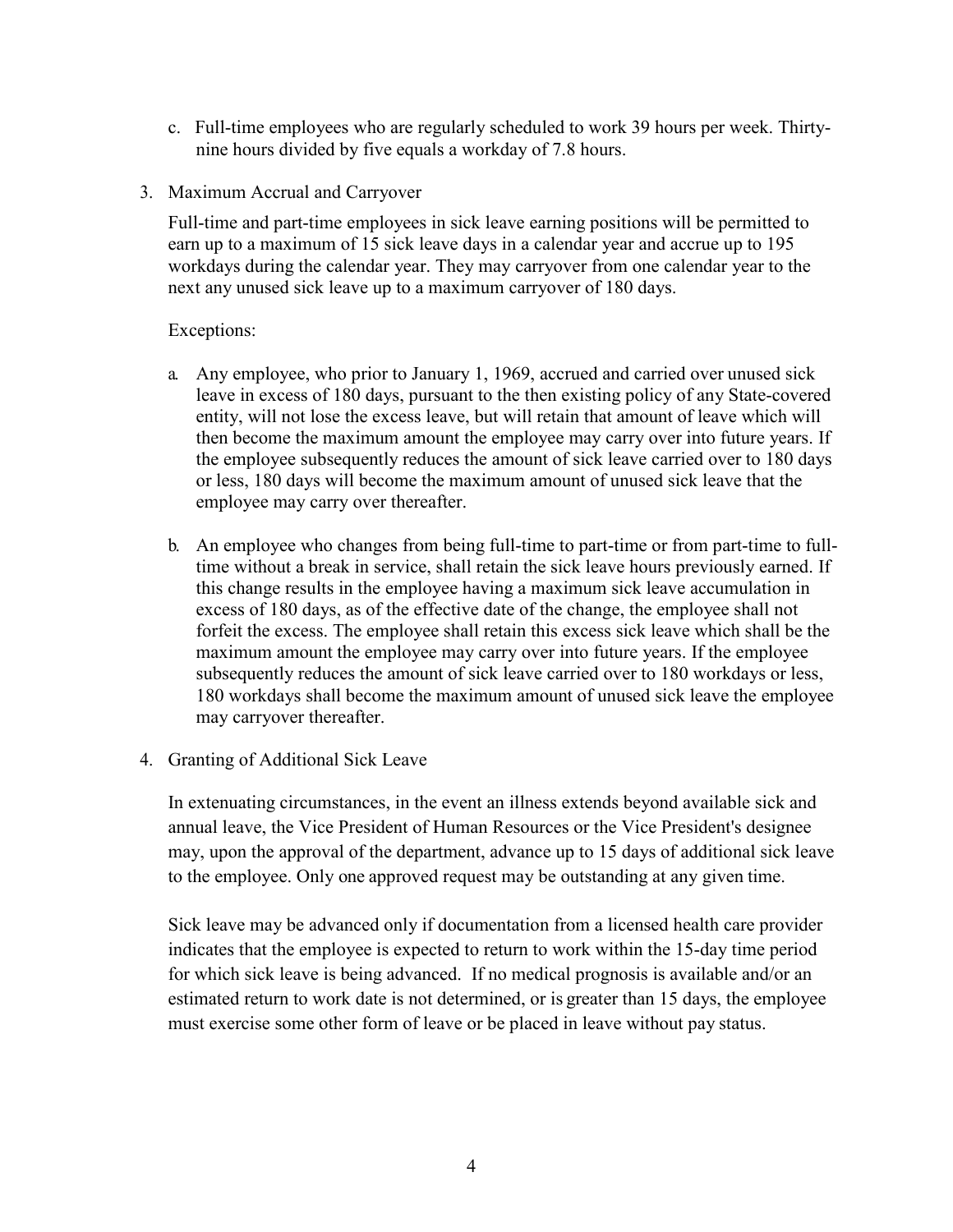Upon return to work, the employee will have all earned sick leave applied to the leave deficit at the rate of 1¼ days per month (or if part-time, the monthly earning rate) until the deficit has been eliminated.

If an employee separates from employment before satisfying the sick leave deficit, and later returns to employment with the State, the leave deficit will need to be satisfied upon re-employment.

D. Usage and Charging Sick Leave

Reasons an employee will be allowed to use sick leave are as follows:

- 1. Personal illness or injury that incapacitates the employee from performing the duties of the position.
- 2. Exposure to or infection with contagious disease such that the employee's presence on duty could endanger the health of others, including fellow employees and/or students.
- 3. Appointment for medical or dental examination or treatment when the appointment cannot reasonably be scheduled during non-work hours (To the degree possible, examination appointments must be approved in advance by the authorized supervisor).
- 4. Sickness and recovery related to pregnancy or other temporary medical impairments. The date on which resulting sick leave begins and continues will be at the request of the employee based on the determination and advice of a licensed health care provider. That date should be prescribed on the basis of professional medical opinion that the employee is physically incapable of performing primary duties, or that continuing to perform those duties would be hazardous to the health and/or safety of the employee's medical status.
- 5. Treatment of alcoholism or alcohol abuse by the employee for the purpose of participating in public and/or private treatment and rehabilitation programs which have been approved by the South Carolina Department of Mental Health.
- 6. Employees earning sick leave may use up to 10 days of sick leave within a calendar year to care for their immediate family during their illnesses. For the purpose of this policy, "immediate family" means the employee's spouse and children and the following relations to the employee or the spouse of the employee: mother, father, brother, sister, grandparent, legal guardian, and grandchildren.
- 7. Employees may use up to six weeks of earned sick leave for the purpose of caring for an adoptive child after placement. The leave authorized by this section may be requested by the employee only if the employee is the person who is primarily responsible for the care and nurture of the child. Refer to university policy HR 1.09 Other Leave With Pay for more information.
- E. Use of sick leave shall be calculated in actual time.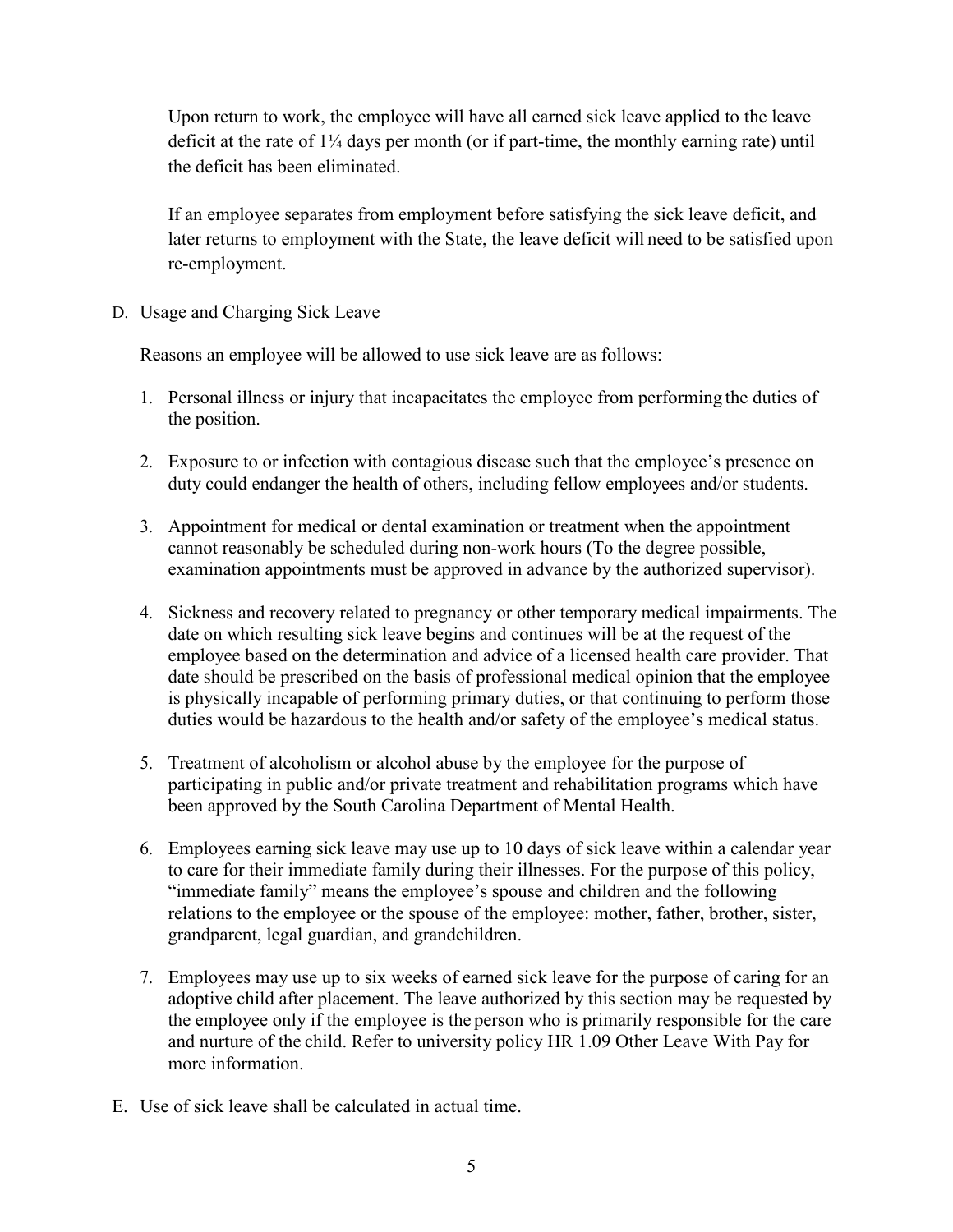In qualifying sick leave situations, the employee will use all sick leave before going on leave without pay unless the Vice President of Human Resources or their designee, upon the recommendation of the department, grants an exception at the employee's request.

When a holiday is observed by the university while an employee is using sick leave, that day will be considered a holiday and will not be charged as a day of sick leave for the employee.

### F. Disposition of Sick Leave

Transfer of Earned Leave

1. Between State Agencies

Employees who transfer without a break-in-service from one State-covered entity to another will transfer their earned and accumulated sick leave adjusted to the scheduled work week of the gaining agency.

In the case of an employee transferring from an agency or school district under whose system the employee had, prior to January 1, 1969, a maximum accumulation in excess of that currently authorized by the gaining agency, the total sick leave accumulated will be transferred. If the employee subsequently reduces the amount of sick leave carried over to 180 days or less, 180 workdays will become the maximum amount of unused sick leave the employee may carryover thereafter.

2. Between a State Agency and School District

An employee of a State-covered entity transferring to a school district of the State or a school district employee transferring to a State-covered entity is permitted to transfer to and retain at the new employer all sick leave earned at the former employer regardless of employment status at the new employer.

3. Organizational Reassignment

When an employee moves from one campus or organizational unit of the university to another without a break in service, accumulated sick leave will be transferred with the employee.

Note: Employees moving from a Full-time FTE position to a Research Grant Position or Time Limited Position will be considered to have a break-in-service and all unused sick leave will be forfeited.

- 4. Moving from One Position Type to Another
	- a. Full-time employees in FTE positions who are reassigned to another full- time FTE position are entitled to retain the equivalent number of days of accrued sick leave.
	- b. When an employee in an FTE position moves to another position in the university that has a different workday, the employee's sick leave at the previous department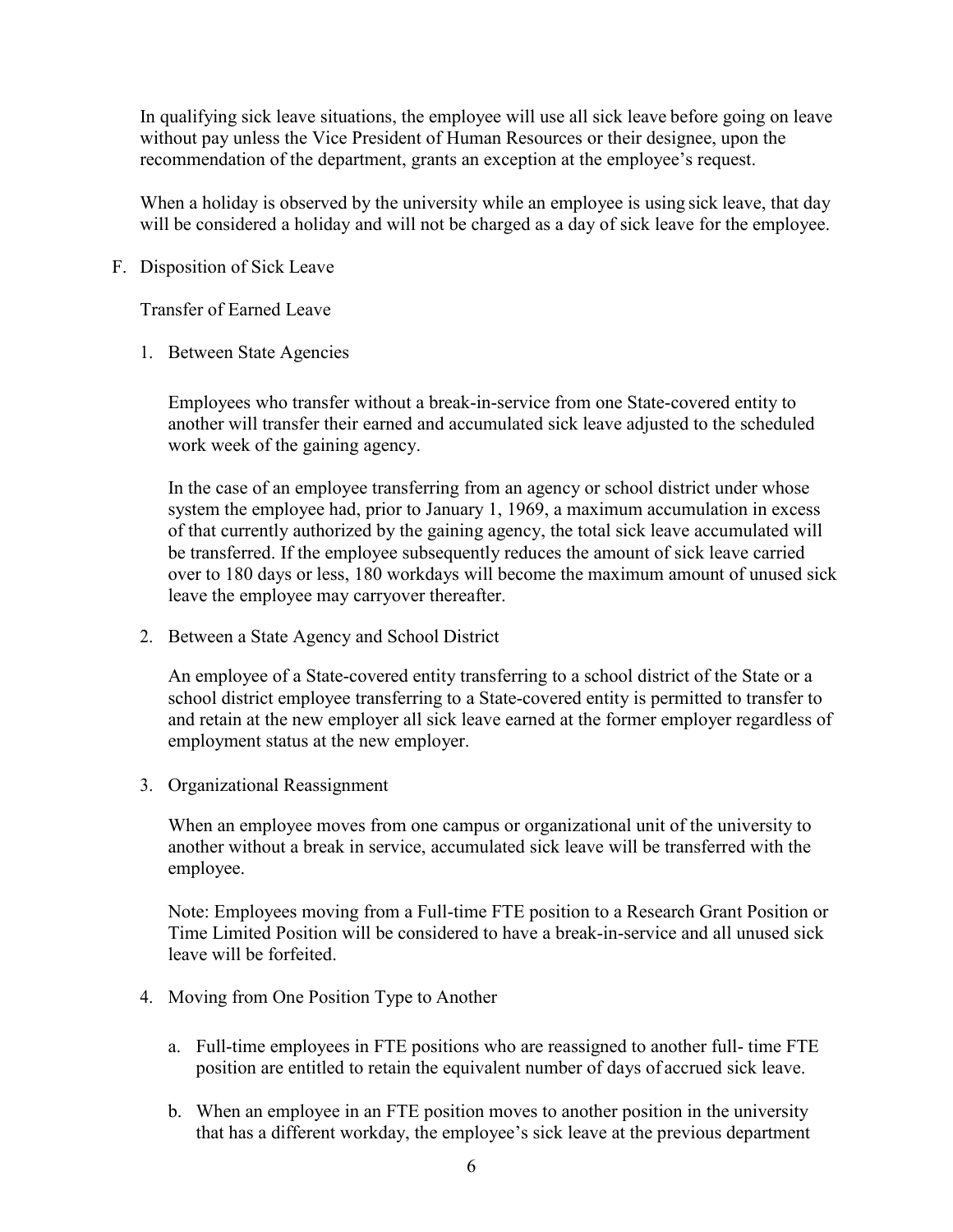shall be converted to the equivalent days of sick leave at the receiving department.

- c. Full-time employees in FTE positions who are moved or reassigned to a part-time FTE position and are scheduled to work at least one half the workweek in that parttime position are entitled to retain their total number of days of accrued sick leave; however, the employee may not earn in excess of 180 days (unless there is an exception applicable, as listed in Section 3B of this policy) after the effective date of the move or reassignment. If the total amount of accrued sick leave is in excess 180 days at the time of the move or reassignment, sick leave taken will be deducted from the total until the balance is reduced to 180 days or less, after which the employee will be eligible to accrue sick leave but not to exceed 180 days.
- d. Full-time employees in FTE positions who are moved or reassigned to less than halftime positions are entitled to retain their total number of days of sick leave, however, after the effective date of the move or reassignment, those employees may not accrue additional sick leave. Sick leave taken will be deducted from sick leave balance as of the date of move or reassignment until the leave has been exhausted.
- G. Separation from Employment or Break-in-Service
	- 1. For employees hired prior to July 1, 2012, an employee separating from employment as a result of retirement may receive service credit for no more than 90 days of unused sick leave at no cost to the employee, provided he/she is qualified for this based on South Carolina Public Employee Benefit Authority (PEBA) Retirement guidelines. The leave must be credited at a rate where 20 days of unused sick leave equals one month of service. This additional service credit may not be used to qualify for retirement.
	- 2. An employee who separates from employment or experiences a break-in-service as described in university policy [HR 1.57 Separation from](http://www.sc.edu/policies/ppm/hr157.pdf) [University Service](http://www.sc.edu/policies/ppm/hr157.pdf) will forfeit all sick leave. The sick leave may not be reinstated and the employee may not be compensated for the forfeited sick leave. However, in the event of a termination resulting from a Reduction- In-Force (RIF), employees who are recalled or reinstated within one year of the date of the RIF will have sick leave credit restored (see University Policy 1.45 Reduction-In-Force for more details).
	- 3. An employee who has received prior approval for an extension to the 15-day break-inservice shall have sick leave restored if moved or hired into to another permanent position within the approved time period.
- H. Employee Procedure

Notification of Illness

- 1. As soon as an employee is aware that future use of their available sick leave will be required, the employee must notify the immediate supervisor of the need for the leave and submit a request for leave.
- 2. When an employee is incapacitated because of an unforeseen illness, the employee must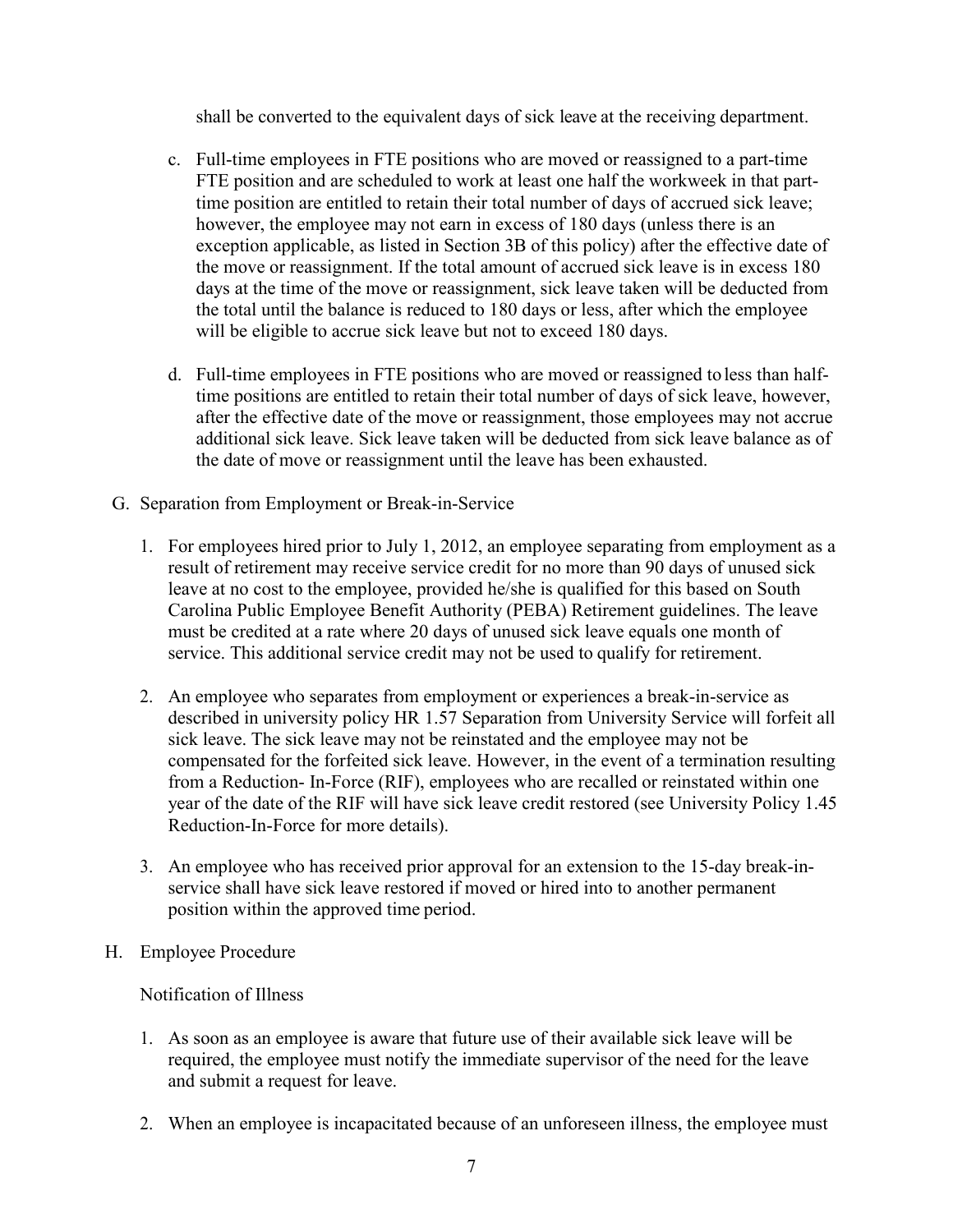notify the immediate supervisor of the absence by the start of the working day of the unscheduled absence. The timekeeping system must be updated to ensure that all leave taken is entered in a timely manner.

- 3. If an emergency exists and the employee is unable to call the supervisor, arrangements should be made to have someone notify the supervisor on behalf of the employee.
- 4. Unless some indication of the length of absence can be given, the employee is expected to notify the supervisor by the start time of the working day of each additional day of absence.
- 5. Failure to give notice within the proper time limit may result in the absence being charged to unauthorized leave without pay and may be subject to disciplinary action.

# **RELATED UNIVERSITY, STATE AND FEDERAL POLICIES**

| HR 1.03 Annual Leave                             |  |
|--------------------------------------------------|--|
| HR 1.07 Family and Medical Leave                 |  |
| HR 1.09 Other Leave With Pay                     |  |
| HR 1.12 Leave of Absence (Leave Without Pay)     |  |
| HR 1.45 Reduction-In-Force                       |  |
| HR 1.57 Separation from University Service       |  |
| HR 1.85 Research Grant or Time-Limited Positions |  |
| HR 1.66 Worker's Compensation                    |  |

## **HISTORY OF REVISIONS**

| <b>DATE OF REVISION</b> | <b>REASON FOR REVISION</b>                                                             |
|-------------------------|----------------------------------------------------------------------------------------|
| July 1, 1995            | New Policy                                                                             |
| August 24, 2010         | Revised disclaimer; increased the number of sick days to be advanced;                  |
|                         | increased the number of family sick days to 10; updated definition of<br>family member |
| April 14, 2014          | Clarified what information may be requested prior to                                   |
|                         | approving leave; Clarified that medical information, including                         |
|                         | medical diagnosis and details, are to be requested by the Division                     |
|                         | of Human Resources; Changed order of information and slight                            |
|                         | wording change; Clarified that extension of the 180 days of initial                    |
|                         | disability may be approved and extend beyond that time period if                       |
|                         | there is indication of return to work within that time 12 period;                      |
|                         | Document disability application procedure for FMLA qualified                           |
|                         | versus non-FMLA qualified employees; Increased the number of                           |
|                         | sick leave days for applying for disability and FMLA from to 10                        |
|                         | days to 3 consecutive calendar days; documents requirement of a                        |
|                         | return to work slip prior to being able to return from disability.                     |
|                         | Modified the section on Extended Disability Leave to be in                             |